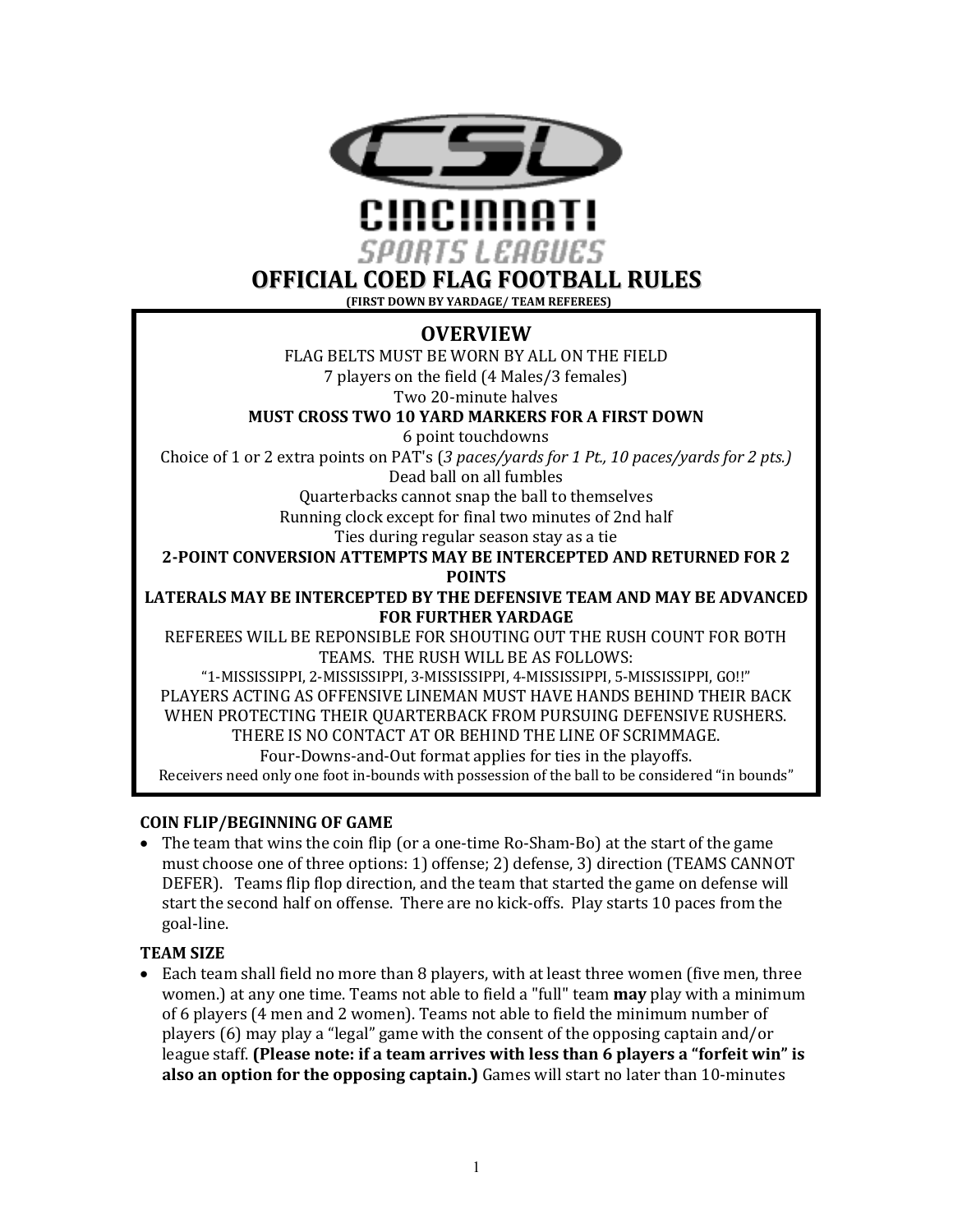past the scheduled start time. At that time, it is up to the referee or staff member and opposing captain to allow play.

- If a team substitutes players during the game, they must do so from the same sideline the entire game.
- Eligible receivers must be on the playing field *before* the cadence is started.

#### **CO-ED RULES**

• There is no **maximum** limit to the amount of females which must be on the field. To ensure coed participation, a penalty will ensue if the offensive team fails to use a female as an operative player within 3 consecutive downs.

### An Operative Player is defined as a player who:

- is the intended receiver in the eyes of the official
- runs the ball as the primary runner (does **not** have to cross line of scrimmage)
- receives the snap as the OB and must attempt to be the person who initiates the ball crossing the line of scrimmage – unless she is sacked.
- $\bullet$  receives the snap and immediately spikes the ball at her feet in order to stop the clock in the last 2 minutes.

### An Operative Player is NOT defined as a player who:

- hands off the football
- $\bullet$  snaps the ball into play
- receives a hand-off only to give it back to a male before crossing the line of scrimmage

#### **Examples:**

- a pass deflected by a male and caught by a female is a female play
- a pass intended for a female (in the eyes of the referee) that is deflected by a female, **and** caught by a male **counts** as a female play
- a pass thrown by a male, caught by a male, immediately pitched to a female ("the hook and ladder") **does not** constitute a female play - no matter how far the female advances with the ball after the pitch
- a pass intentionally grounded by a female in the last 2 minutes of the second half in order to stop the clock **counts** as a female play
- if a female pitches the ball to a male behind the line of scrimmage, it **will not** result in a female play

The penalty for running 3 consecutive plays without a female as an Operative Player will be loss of down (i.e. if it was  $1^{st}$  down during the penalty, it is now  $2^{nd}$  down) and the female must now be the operative player on the next play. If on this play a male catches or runs the ball: loss of down, the play is ruled "dead", and the ball is brought back to the line of scrimmage, and the next play must be a female play.

Plays utilizing a female and resulting in "loss of down" penalties, will still be considered "female" plays. Plays utilizing a female resulting in a non-loss of down penalty will not count as a gender play (i.e. the play never existed).

The slate is clean for extra points and punts and everyone is eligible.

#### **THE DREADED SACK**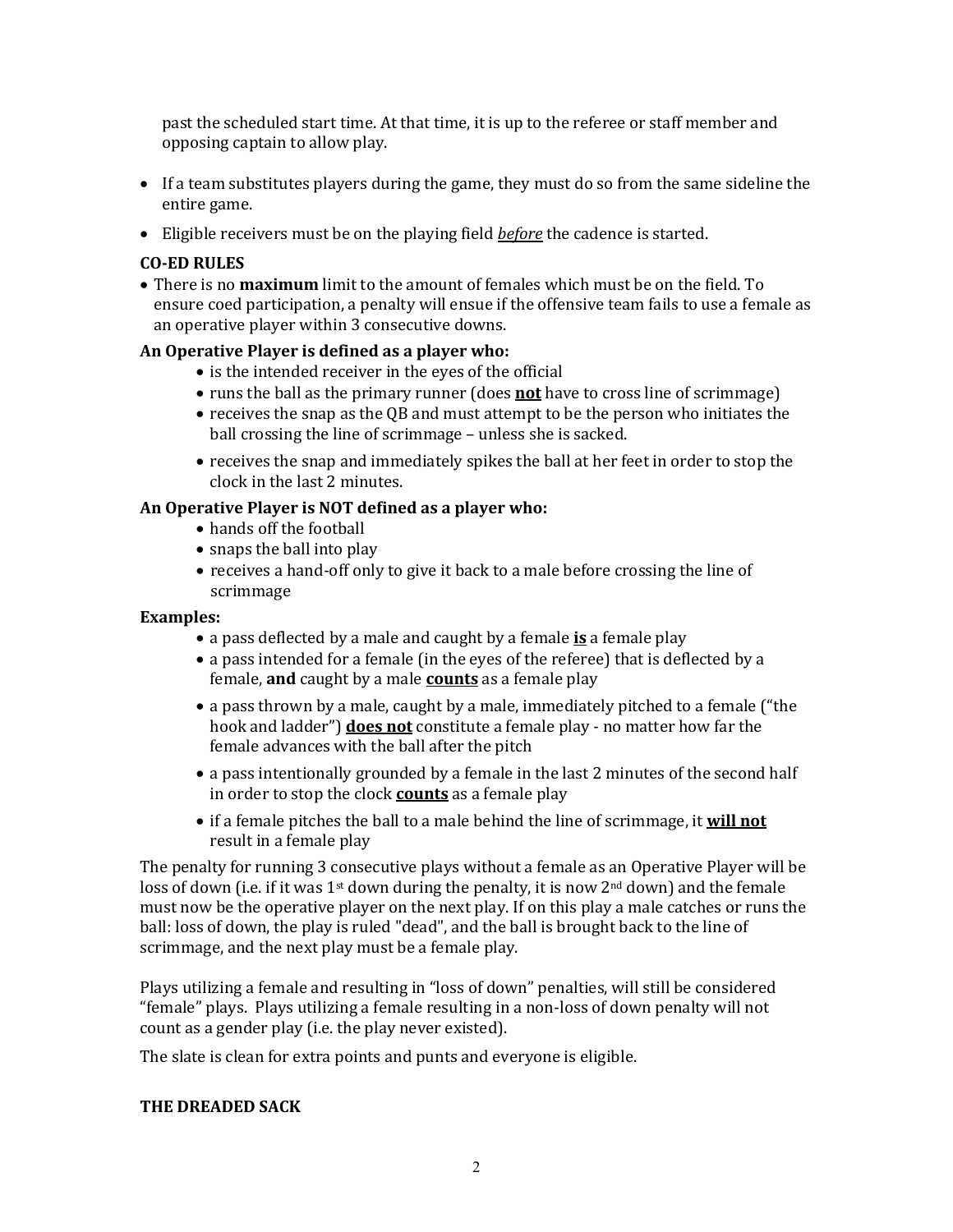If a male is the QB on a play which could either be to a male or female and the QB is sacked the ball is spotted where he was sacked and the play stands as a male play, no matter who was the intended receiver. If a team was **forced** to use a female as the operative player and the male QB is sacked the play stands as a female play and the offensive team does **not** have to use a female on the next play.

## **TIME**

Play will be divided into  $(2)$  20-minute halves. Teams flip flop direction, and the team that started the game on defense will start the second half on offense. There will be a running clock maintained by a referee except for the final 2 minutes of play. During the first 38 minutes, the clock runs continuously with the exception of time-outs and serious injury. Each team is allowed two (one-minute) time outs per game. In the first 38 minutes, if a team calls a timeout after a touchdown, prior to the extra point attempt, the clock will not start until the defensive team takes over on offense and snaps the ball.

There will be a 2-minute warning. Clock will stop at the 2 minute mark or if a play is in progress the clock will stop at the conclusion of the play.

## During the final 2 minutes of the game, the referee shall stop the game clock if:

- an incomplete pass is thrown
- a player ends play by going out of bounds
- either team scores (clock will remain off until the opposing team snaps the ball after the PAT attempt; the clock does not run during extra points)
- change of possession
- a penalty which must be marked off occurs
	- Defensive penalties: Clock will immediately re-start once the penalty is marked off.
	- $\triangle$  Offensive penalties: Clock will re-start when the ball is snapped.
- a team declares a punt and their "30 seconds" (see below) has elapsed the clock will resume for the punt and the ensuing return. It will be stopped when the returnee is tagged and up until their first snap from scrimmage.
- A team calls a time out.

## **\*\*\*THE CLOCK DOES NOT STOP ON FIRST DOWNS OR \*FUMBLES.**

• **\*EXCEPTION:** Clock will stop on a fumbled exchange between the center and quarterback.

For the entire game, the offensive team has **30** seconds to snap the ball once the ball has been spotted (i.e. offensive person is tagged) If the referee feels that this is being taking advantage of, they can:

- On the first recognized abuse Stop the clock.
- On subsequent abuses Stop clock, and penalize the offense 5 paces/yards.

\*\* If a team is up by 17 points or more, the clock runs continuously during the last two minutes *of play.*

## **TIE GAMES/SCORING**

Games ending in a tie score will be recorded as tie games during regular season play. Please refer to the OVERTIME section for ties during the playoffs. Touchdowns are awarded 6 pts. Extra points:  $3$  paces/yards off the goal line  $= 1$  pt.,  $10$  paces/yards  $= 2$ pts. *New rule: 2*point conversion attempts may be intercepted and returned for 2 points with the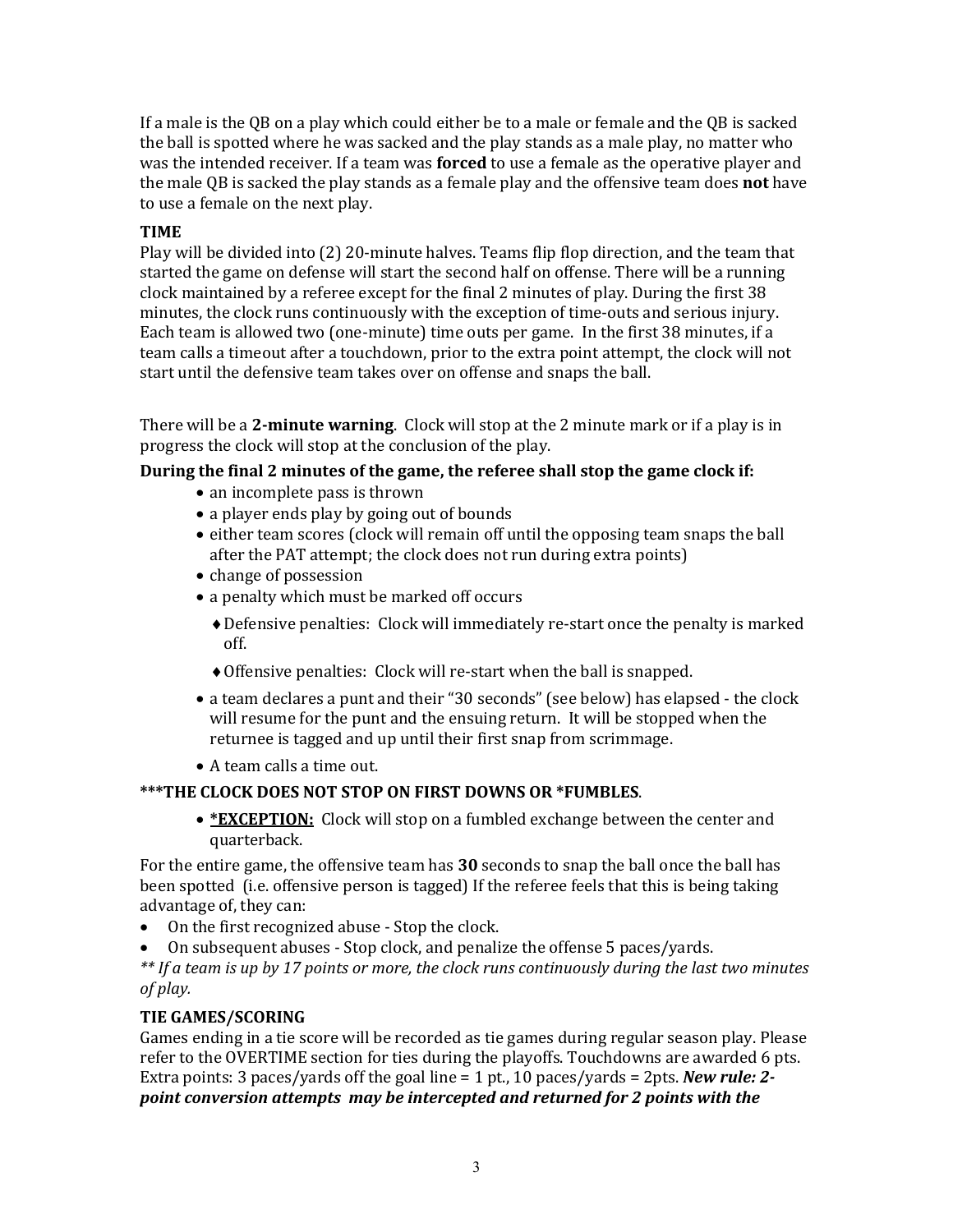### defense retaining possession at their 10 pace/yard line. One-point conversion attempts *CANNOT* be intercepted and returned.

## **FIRST DOWNS**

Each team shall have 4 downs to either score or earn another first down. First downs are earned by moving the ball across two successive cones.

### **PUNTS**

A punt must be declared and cannot be faked. All punts are "free" punts. A team need not snap during a punt, a dropped snap during a punt is not a fumble. **Punts must be kicked**. Punts cannot be thrown. Punts are "open" plays meaning, there are no **Male/Female rules for punts.** There is no minimum number of players required on the line of scrimmage during a punt. NO DOWNFIELD BLOCKING or BLOCKING AT THE LINE OF SCRIMMAGE. The kicking team may not cross the line of scrimmage until the ball is kicked.

The receiving team may not raise hands or jump to block a punt. If a punt is "shanked" and caught it is a live ball and is returnable. If the ball comes into contact with the ground after it has been punted it is a dead ball, spotted at the point where it hit the ground, and may not be returned. A punt through the endzone comes back to 10 paces/yards off the goal line. If a player drops the ball in the endzone, the ball is again spotted 10 paces/yards out from the goal line and is **not** counted as a safety.

# **CONTINUANCE OF PLAY**

### **Play shall continue until:**

- Ball-carrier's flag has been completely pulled from his/her belt.
- Ball-carrier leaves the field of play
- Ball-carrier scores
- Ball touches the ground as a result of a fumble, punt or incomplete pass (the ball is not an extension of the arm. If the ball is pinned between the ground and the ballcarrier's hand, the play is dead)
- Ball-Carrier's knee touches the ground
- An offensive player may not advance the ball by jumping or diving. Diving / jumping, where offensive player is initiating contact (in the eyes of the referee) will result in the player being down at his point of takeoff

## **SPOT OF THE BALL**

The ball will be spotted where the ball is at the time the ball carrier's flag has been completely pulled from his/her belt. If the ball crosses the plane of the goal line before the ball carrier is downed, it will result in a touchdown (ball extension)

## **TURNOVERS**

A change of possession can only occur due to downs or an interception on a forward pass. A fumble is not a turnover. The ball is dead at the point of the fumble and the offense retains possession. **A lateral is not a forward pass but may be picked off in mid-air**. A picked off lateral may be advanced until the player possessing the ball is downed successfully by the opposing team.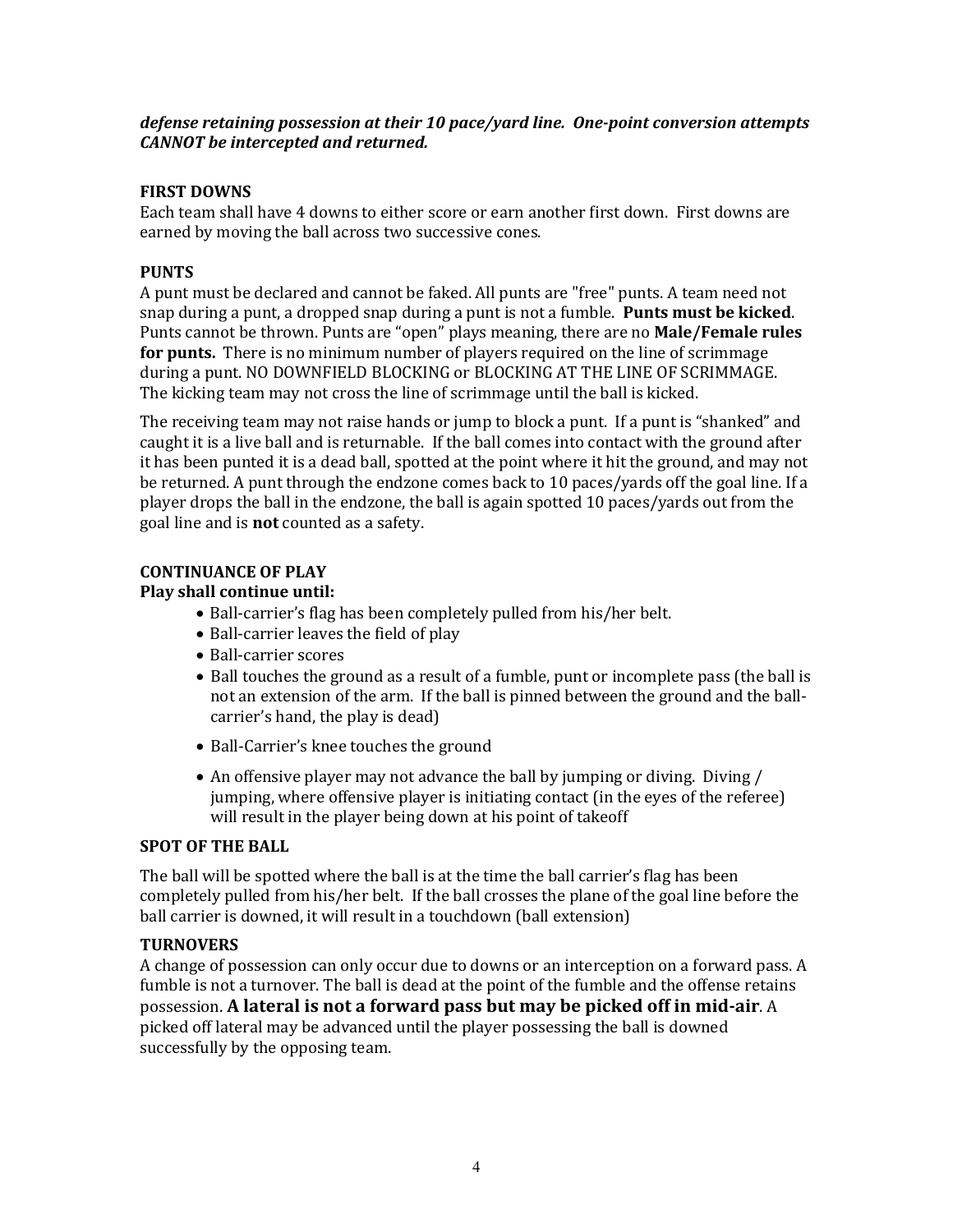### **RUSH**

In order to better standardize the rush, all referees will be responsible for shouting out the rush count for both teams. The rush will be as follows: "1-MISSISSIPPI, 2-MISSISSIPPI, 3-MISSISSIPPI, 4-MISSISSIPPI, 5-MISSISSIPPI, GO!!" (Other acceptable variations can be used: i.e. 1-One thousand..., 1-Mississippi..., etc.) When the ref/counter says "Go", the defense may cross the line of scrimmage and pursue the quarterback.

## **NO CONTACT AT THE LINE OF SCRIMMAGE**

Players acting as offensive lineman must have hands behind their back when protecting their quarterback from pursuing defensive rushers. There is no contact at or behind the line of scrimmage. Offensive lineman can position their body at any particular angle in an attempt to the direct the rushers to a particular area, but they may not physically direct them.

### **PENALTIES**

Normal rules and penalties of the NCAA apply unless exceptions have been made herein.

#### **Some Common Examples of Penalties:**

Illegal Contact - At or Behind the Line of Scrimmage:

In cases where the person(s) acting as the offensive lineman, initiates any contact (at the ref's discretion), it will be ruled a 5 pace/yard penalty from the line of scrimmage and we will replay the down. If this contact is deemed excessive by the ref, an "**unnecessary roughness**" penalty of 10 paces/yards can be assessed in addition to the "illegal contact". Thus making the total penalty 15 paces/yards. 

#### Illegal Contact - Down Field:

• 5 paces/yards from point where ball carrier is at the time of infraction.

#### Offsides/Illegal or Early Rush (Offensive & Defensive):

• 5 paces/yards, play is ruled dead immediately, no option to decline, down is replayed. 

#### **Illegal Motion:**

• Players may not be in motion towards the line of scrimmage when the ball is snapped. This will result in a dead ball, 5-yd penalty, and repeat the down.

#### Offensive Picking/Interference:

• The offensive team may not initiate a pick/block while in motion. 5 pace/yard penalty from the line of scrimmage, loss of down (i.e. if it was  $1<sup>st</sup>$  down during the penalty, it is now  $2<sup>nd</sup>$  down). If a catch is made after a clear pick, it will be ruled no catch, 5 pace/yard penalty from line of scrimmage, and loss of down.

Remember: Some acceptable incidental contact will occur while running routes and within the normal course of play, and will not be called.

Unnecessary Roughness: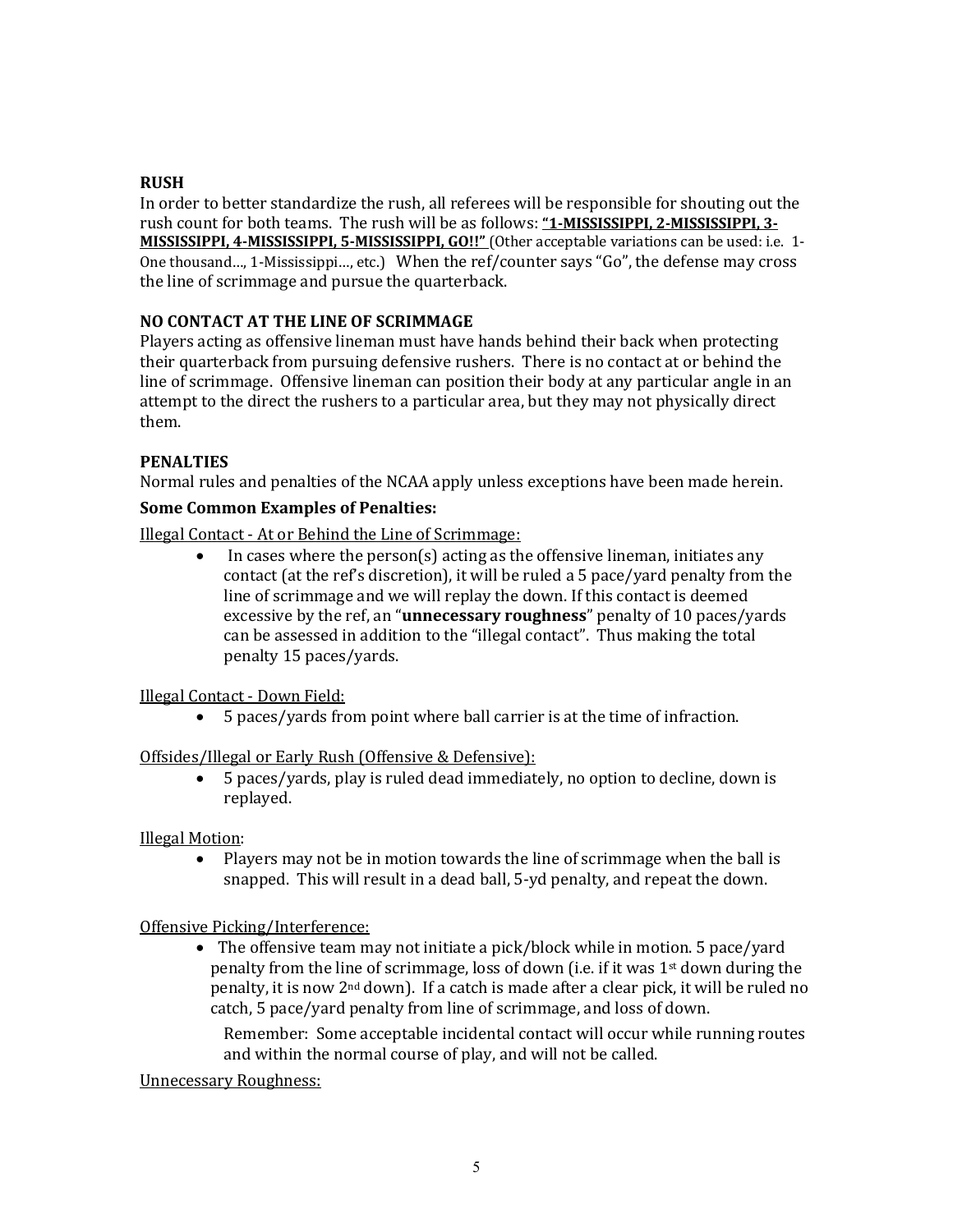• This includes any illegal tag such as grabbing jerseys or excessive pushing etc. This behavior will result in a 10 pace/yard penalty from point of the infraction and automatic first down. Extreme roughness will result in ejection from the game and or league if deemed necessary by the referee and league staff.

## Defensive Pass Interference:

• Ball is spotted at the point of the infraction and offense is awarded an automatic first down. If the pass interference is in the endzone, the ball comes out to the  $1$ pace/yard line and it will be 1st down.

### Defensive Holding:

• 5 pace/yard penalty from line of scrimmage, replay down. Offense can accept or decline the penalty.

### Defensive Checking:

• 5 pace/yard penalty from line of scrimmage, replay down. The "bump and run" will not be allowed. No player may initiate contact at the line of scrimmage. There is no 5-yard Bump Zone.

### Safeties:

- A safety will be scored if a player is:
- 1. *-* tagged down in their own endzone (not on a punt return)
- 2. -runs out of bounds in their own endzone
- 3. -snaps the ball out of the endzone
- 4. -if the offense fumbles the ball in their own endzone

As a result, the team on defense, receives 2 points, and the team on offense must now punt a "free" kick from their own 10 paces/yard line.

Also, a player having intercepted a pass or received a punt in the endzone, cannot be tagged in the endzone for a safety unless he/she has previously crossed the plane of the endzone with the hall.

#### Miscellaneous:

- Sneak Plays:
	- If the player calling the cadence does not receive the snap, the play will not stand and result in a 5 pace/yard penalty and repeat of the down .
	- One person must call the cadence and receive the snap violation of this will result in a 5 pace/yard penalty and repeat of down.
	- Silent snaps will not be allowed violation of this will result in a 5 pace/yard penalty and repeat of down.
- The QB may not be in motion and then receive the snap this will result in a 5 pace/yard penalty and repeat of down.
- If the QB crosses the line of scrimmage and then throws a forward pass the defense can either decline the penalty or it will be a 5 pace/yard penalty from the line of scrimmage and loss of down (i.e. if it was  $1<sup>st</sup>$  down during the penalty, it is now 2<sup>nd</sup> down).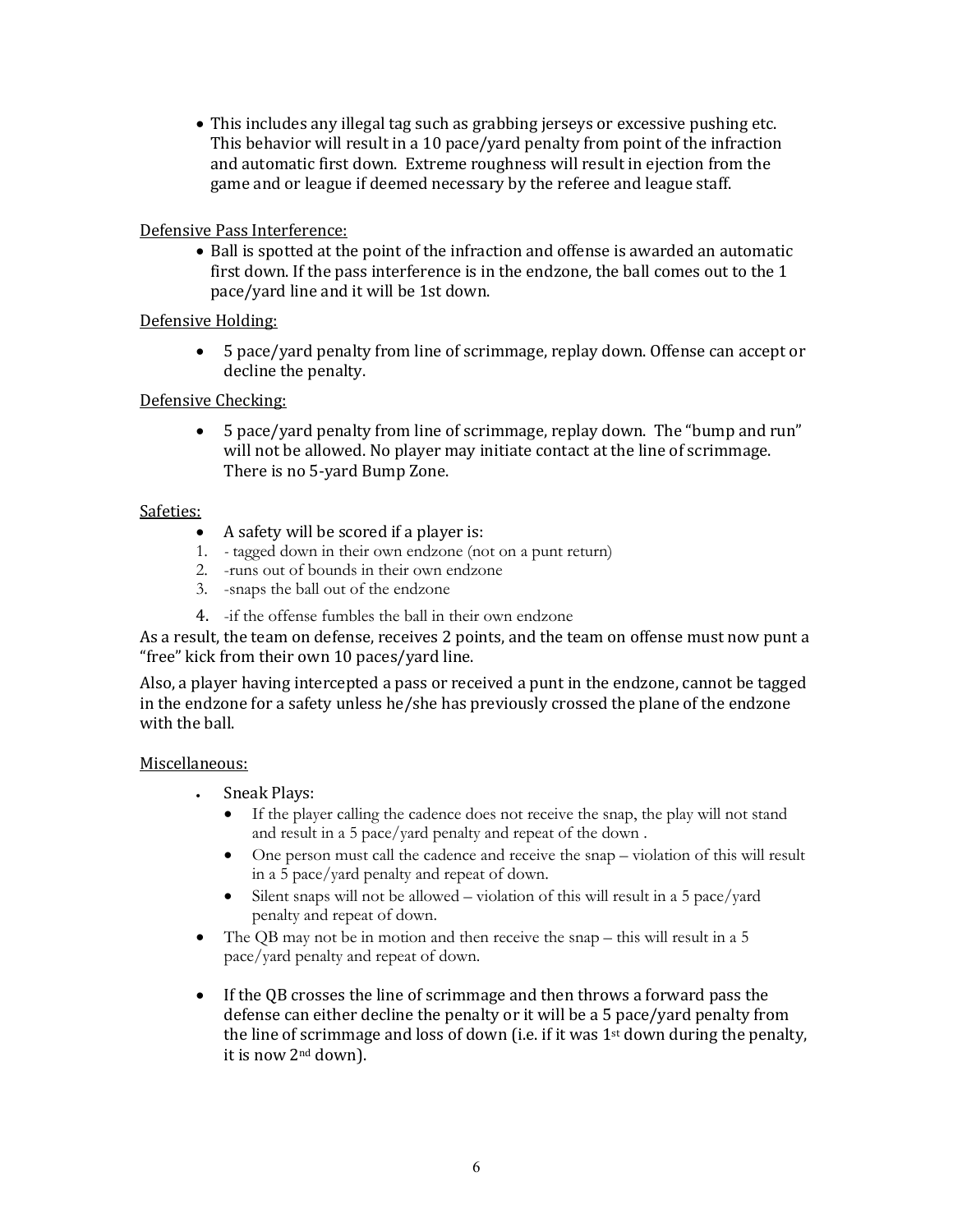- If the ball hits the ground on the snap for either a pass or running play, the play is "dead", the ball is spotted where it hit the ground, and it is a loss of down (i.e. if it was  $1^{st}$  down during the bad snap, it is now  $2^{nd}$  down).
- The QB may NOT snap the ball to him/herself. If the QB does snap to him/herself, play will stop immediately and it will result in a 5-yd penalty and repeat the down.
- Loss of down penalties which occur on 4<sup>th</sup> down will result in change of possession.

# **Flag Specifics**

- **1.)** NO FLAG GAURDING\*\*\*\*\*\*\*Will result in a 5 paces/vard penalty from the spot **of the infraction**
- 2.) Shirts must be tucked in and flags securely attached.
- **3.** Any ball carrier whose flags (in the refs opinion) are not accessible to be pulled will be removed from the game, until the corrections are made.
- **4.**) Players may leave their feet to pull a flag, offensive players may execute spin **moves.**
- **5.)** Belt grabbing will result in a 5 paces/yards penalty from the end of the play.
- **6.)** Any belt grabbing at the end of a half or game will result in a 5 paces/yard **penalty, if this infraction occurs with in 5 paces/yards of the goal line, then the** ball will be spotted at the one.

## **OVERTIME**

During regular season play, all ties will be scored as a tie. In the playoffs, however, the Four-Downs and Out format will apply. A coin toss (or Ro-Sham-Bo) with the winning team deciding on first or second possession. Teams will attempt to score in the same end zone. Each team will then have 4 downs to score from 10 paces/yards from the goaline. If a team scores, they will have the opportunity to go for one or two on the PAT. A female must be used once within the first three plays or on the 1st and 4th downs when applicable. An interception will result in a team losing its possession. The game will be decided when one team scores more points in the rotation. No  $1<sup>st</sup>$  downs will be awarded except in the case of a penalty. Interceptions will result in a turnover and may not be returned for any points.

## **MISCELLANEOUS**

- Receivers need only one foot in bounds for a reception. If in the referees eyes a receiver would be able to legally catch a pass but, was pushed out of bounds by a defender while in the air a catch will be awarded.
- Receivers intentionally leaving the field of play are ineligible to receive a pass. This includes the back of the endzone.
- Excessive roughness can get a player/team ejected from the game and or league.
- Diving into or over a defensive player, where offensive player is initiating contact (in the eyes of the referee) will result in the player being down at his point of takeoff
- A player who catches the ball and lands with 1 or 2 feet across the goaline, but is tagged before he/she pulls the ball across the plane of the goal will not be awarded a touchdown. The ball will be spotted at the point of where the ball was at the time he/she was called "down".